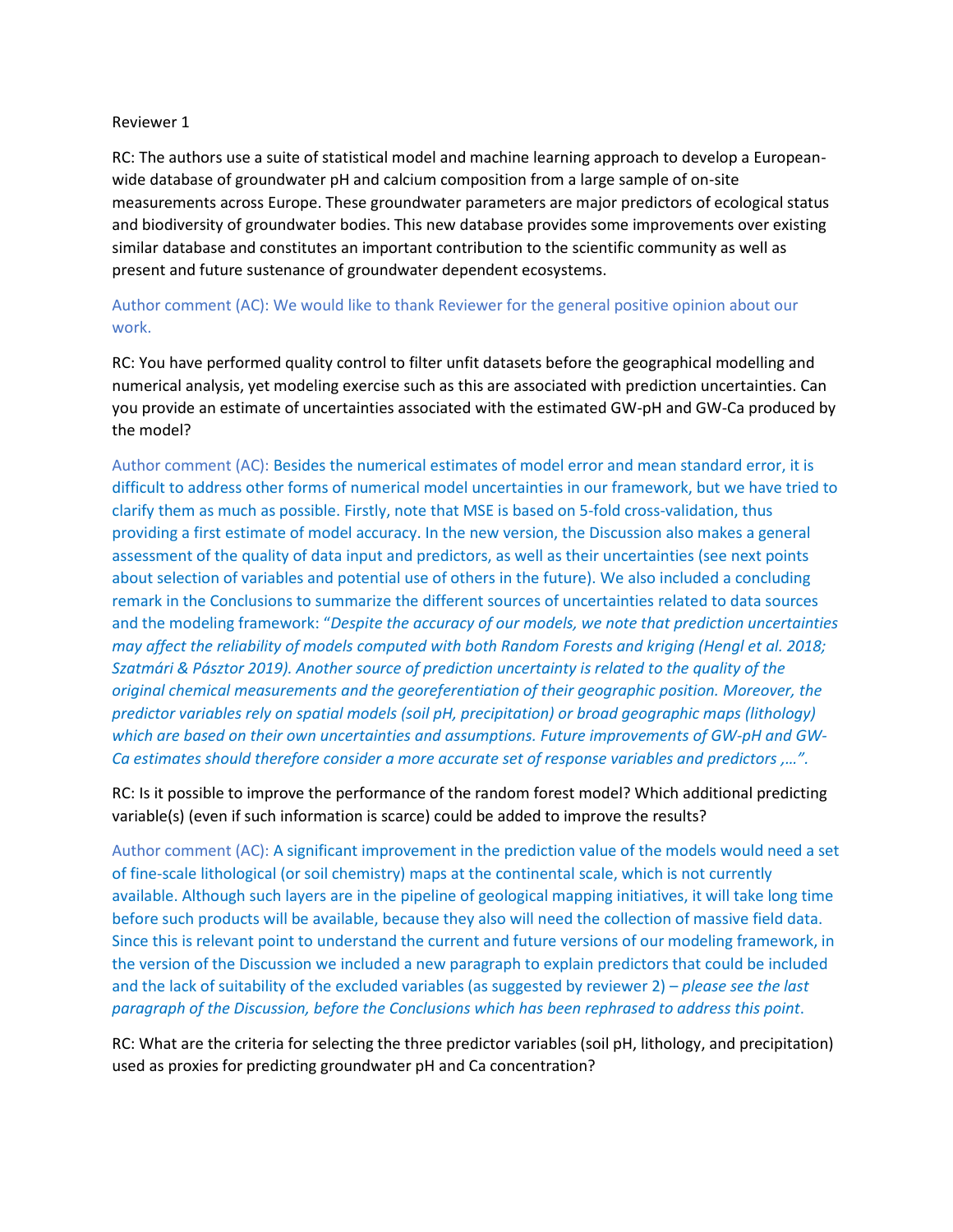Author comment (AC): The variables for soil pH and lithology were selected in the exploratory analyses we conducted for every single variable using linear modeling, as explained in the methods (in the section "Numerical analyses"). The inclusion of precipitation was based on the theoretical evidence of relationships between climate and groundwater chemistry. We added this text to the revised manuscript: "*We focused on the predictors that may causally affect the groundwater pH and calcium richness. Aquifer chemistry is of prime importance (Hem 1985, Fairchild et al. 1994, Frei et al. 2000, Chapelle et al. 2003, Tahvanainen 2004, Stevens et al. 2020), but no such thematic map exists, at least at the scale needed for computing our spatial predictions. We therefore included the lithological groups from the Hydrogeological Map of Europe (Duscher et al. 2015), together with soil pH maps (see below), for which we anticipated a certain correlation with bedrock chemistry. Apart from aquifer chemistry, residence time may also affect groundwater chemistry by impacting dissolution rates. Precipitation amount and frequency affect not only flow paths activity and redistribution of groundwater, but also its residence time in the aquifer, impacting carbonate dissolution and precipitation rates (Hem 1985, Crossman et al. 2011, Lewandowski et al. 2015, Vystavna et al. 2020). Groundwater with a short transit time (1–3 years) or 'young water' (Soulsby et al. 2015) can be particularly sensitive to changes in precipitation amount and frequency. We therefore also considered climatic parameters associated with precipitation in the models (see below). Although there are some other potential predictors of minor importance that may affect groundwater chemistry (Hem 1985, Stevens et al. 2020), no corresponding thematic map is available to be included into our models. For some sites, the selected predictors were missing in the maps (e.g., sites at far north in the arctic zone, or close to sea or water bodies) and these sites were therefore not included in the final models. We finally collected topographic data to test the potential effect of elevation and slope as indirect factors potentially influencing groundwater chemistry.*".

## Reviewer 2

RC: This paper describes the development of models estimating shallow groundwater Ca concentrations and pH and maps of the predictions made with these models across Europe. Random forest models developed were based on lithology, soil pH, and precipitation. Authors note that improvements can be made, but the data is a significant improvement over current data sources, and is usable for understanding expected water chemistry in shallow groundwater ecosystems. The data clearly meets the requirement of being unique, useful, and complete. There are a few instances where a little more detail or explanation would make the process used and resulting models easier to understand.

Author comment (AC): We would like to thank Reviewer for the general positive comment on our work.

RC: A bit more discussion of predictors not included in the model would help guide later efforts to build upon this work.

Author comment (AC): We also considered this is an important issue. In the revised version we included more details about the selection of variables and also about not-included variables and the potential use of new ones in the future – *please see the last paragraph of the Discussion, before the Discussion, which has been rephrased to address this point; some additional sentences are now also in Methods* (see previous point for Rev-1) *.*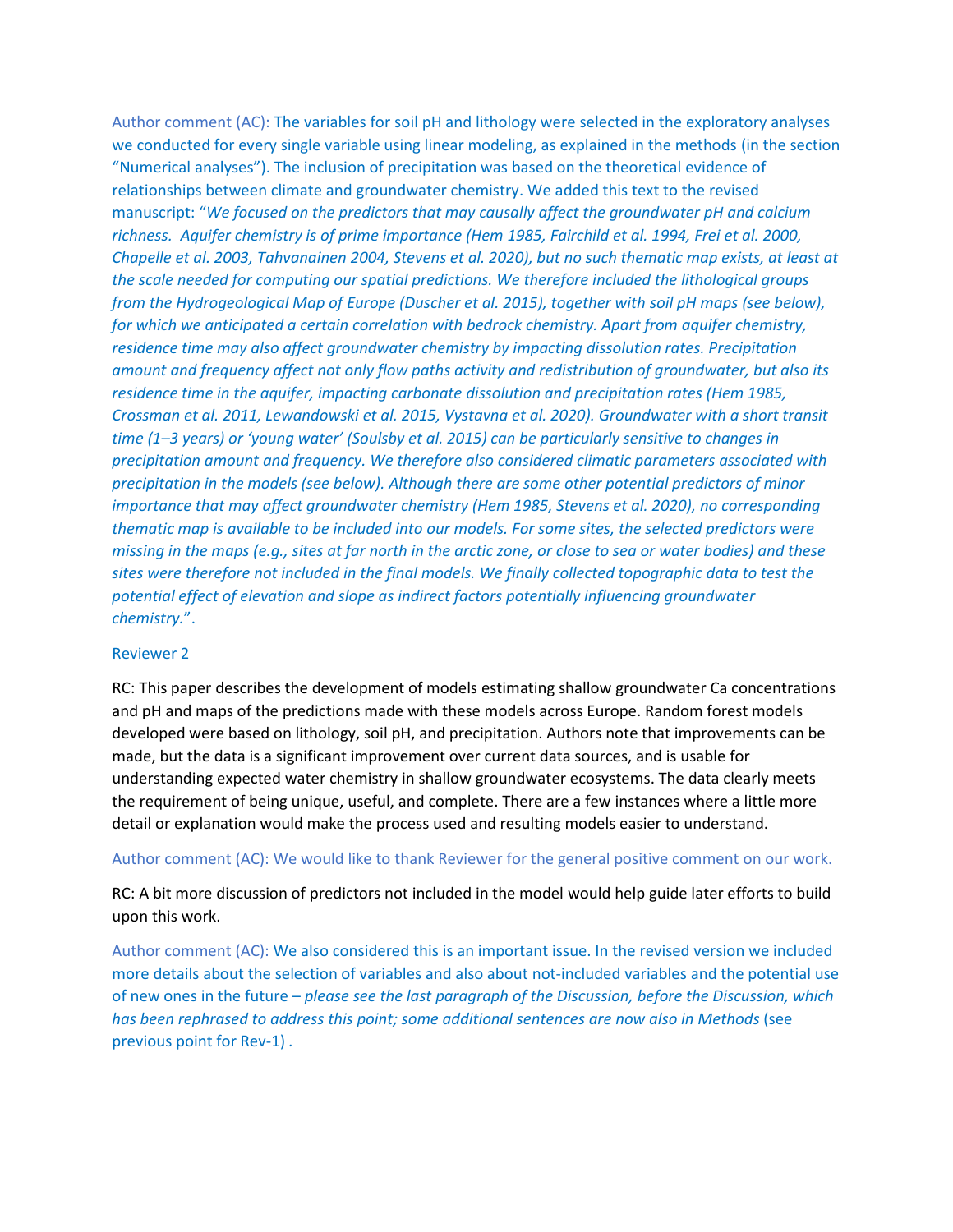RC: Ln 98-100: This may be a good place to also mention the dominant role lithology plays in determining groundwater chemistry that would also cause soil pH to be a poor predictor of groundwater dependent habitats.

Author comment (AC): We added: "*Ideally, such models should include lithology as a dominant factor determining groundwater pH and Ca2+ concentration (Hem 1985, Chapelle 2003, Tahvanainen 2004, Stevens et al. 2020)"*.

RC: Ln 187: May be worth noting that the resulting equation is similar to what was observed elsewhere (e.g., Hem JD. Study and interpretation of the chemical characteristics of natural water. Department of the Interior, US Geological Survey; 1985)

Author comment (AC): We added this reference to the "*well-known correlation between EC and Ca2+ concentration*" and to other places. Then we explicitly state that: "… *the resulting equation y = 0.153x was obtained (R2 = 0.84). Such relationship between Ca2+ and EC is similar as that found in the abovementioned studies (Hem 1985, Sjörs* & *Gunnarsson 2002, Plesková et al. 2016)".*

RC: Ln 240-241: The decision on which resolution to use could be explained in more detail. Also, how were multiple observations within a single cell handled?

Author comment (AC): This is indeed an important point to remark. The revised version says: "*The variables of lithology and soil pH were aggregated to the same grid extent of CHELSA at 1 km resolution, as the most appropriate scale to balance the original scales of both layers. This grid extent is also the most suitable spatial scale to be used in the context of further ecological modeling, which is in many cases combined with climatic data from e.g. CHELSA or WorldClim [\(www.worldclim.org\)](http://www.worldclim.org/) for making temporal climatic projections. The lithological map (originally at 1:1,500,000 scale, which corresponds to a raster resolution of c. 1 km) was converted to a grid resolution using the dominant unit. Soil pH was converted from the original 250 m to 1 km grid resolution using a bilinear interpolation to create a smooth surface based on the weighted average of the four nearest cells".*

RC: Ln 280-285: Partial dependence plots of each variable should be summarized (i.e., state direction of effect) here, and plots themselves included here or in supplemental material. See R package 'pdp'.

Author comment (AC): Thanks for this remark. We have produced the partial effect plots and they are now included in the main text as Figure 4. The revised version of Results includes details about these effects, and they are also used for the Discussion.

RC: Ln 329-330: Inferring potential mechanisms could be misleading without knowing direction of effect from a partial dependence plot.

Author comment (AC): We rephrased the text according to the dependence plots.

RC: Ln 331-335: Although precipitation amount has an effect on residence time, slope also has a large effect and probably should have been considered as a predictor. Dilution of shallow groundwater by increasing precipitation is another more direct potential cause of lower Ca concentrations.

Author comment (AC): Yes, we already mentioned the effect of precipitation in the first version of manuscript, but in the revised manuscript we stress this effect even more. Concerning the effect of slope on residence time, it is the only comment we did not addressed in the text. In our opinion,